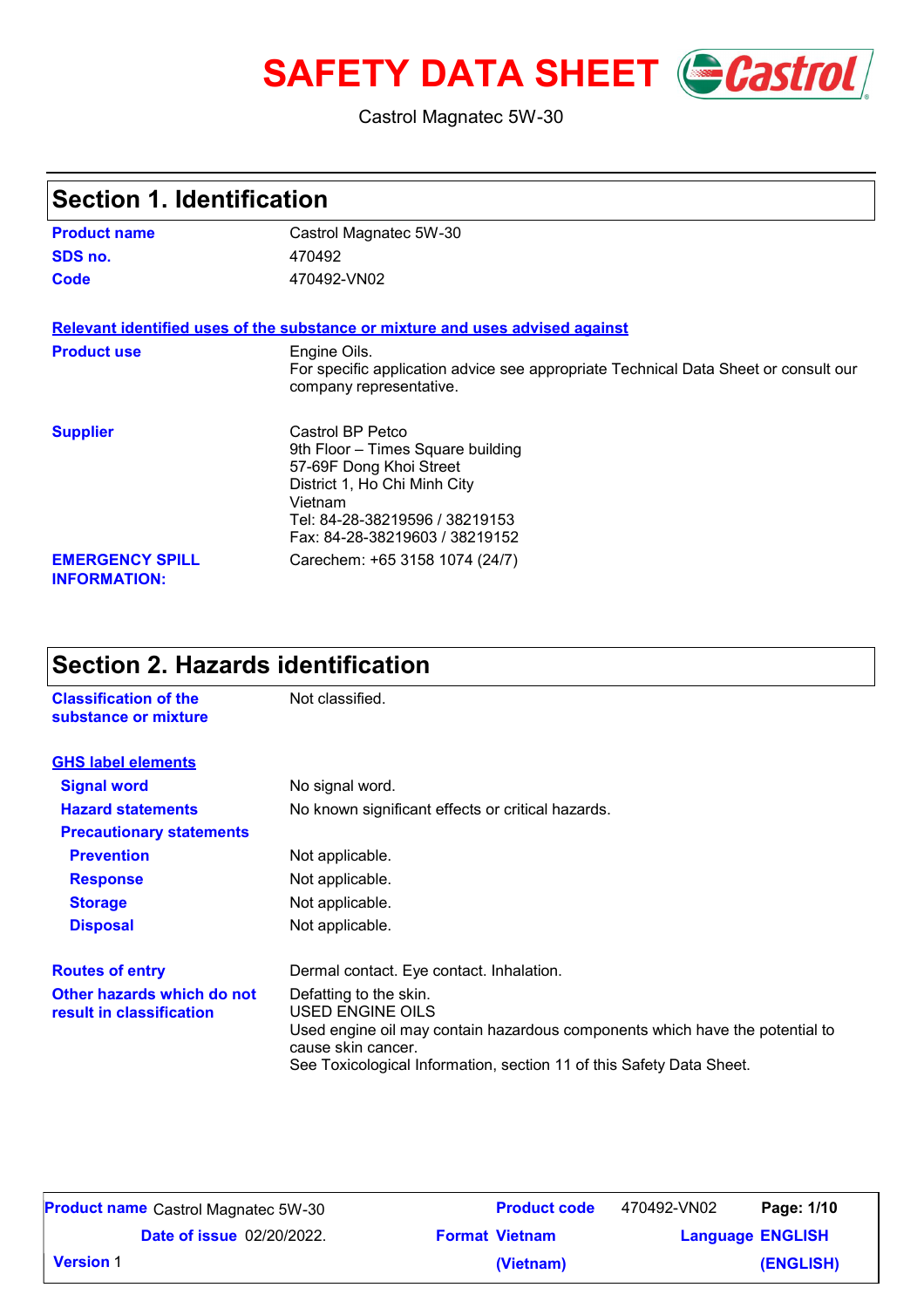## **Section 3. Composition/information on ingredients**

**Substance/mixture**

Mixture

Highly refined base oil (IP 346 DMSO extract < 3%). Proprietary performance additives.

| <b>Ingredient name</b>                                       | <b>CAS number</b> | %         |  |
|--------------------------------------------------------------|-------------------|-----------|--|
| Distillates (petroleum), hydrotreated heavy paraffinic       | 64742-54-7        | ≥25 - ≤50 |  |
| Distillates (petroleum), hydrotreated heavy paraffinic       | 64742-54-7        | ≥25 - ≤50 |  |
| Distillates (petroleum), solvent-dewaxed heavy<br>paraffinic | 64742-65-0        | ≤5        |  |
| Distillates (petroleum), hydrotreated light paraffinic       | 64742-55-8        | ≤3        |  |
| Distillates (petroleum), solvent-dewaxed light<br>paraffinic | 64742-56-9        | ≤3        |  |

**There are no additional ingredients present which, within the current knowledge of the supplier and in the concentrations applicable, are classified as hazardous to health or the environment and hence require reporting in this section.**

**Occupational exposure limits, if available, are listed in Section 8.**

## **Section 4. First aid measures**

| <b>Description of necessary first aid measures</b> |                                                                                                                                                                                                                                                     |
|----------------------------------------------------|-----------------------------------------------------------------------------------------------------------------------------------------------------------------------------------------------------------------------------------------------------|
| <b>Eye contact</b>                                 | In case of contact, immediately flush eyes with plenty of water for at least 15<br>minutes. Eyelids should be held away from the eyeball to ensure thorough rinsing.<br>Check for and remove any contact lenses. Get medical attention.             |
| <b>Inhalation</b>                                  | If inhaled, remove to fresh air. In case of inhalation of decomposition products in a<br>fire, symptoms may be delayed. The exposed person may need to be kept under<br>medical surveillance for 48 hours. Get medical attention if symptoms occur. |
| <b>Skin contact</b>                                | Wash skin thoroughly with soap and water or use recognised skin cleanser.<br>Remove contaminated clothing and shoes. Wash clothing before reuse. Clean<br>shoes thoroughly before reuse. Get medical attention if symptoms occur.                   |
| <b>Ingestion</b>                                   | Do not induce vomiting unless directed to do so by medical personnel. Get medical<br>attention if symptoms occur.                                                                                                                                   |

#### **Most important symptoms/effects, acute and delayed**

**See Section 11 for more detailed information on health effects and symptoms.**

|                                   | Indication of immediate medical attention and special treatment needed, if necessary                                                                                                                                                                        |
|-----------------------------------|-------------------------------------------------------------------------------------------------------------------------------------------------------------------------------------------------------------------------------------------------------------|
| <b>Notes to physician</b>         | Treatment should in general be symptomatic and directed to relieving any effects.<br>In case of inhalation of decomposition products in a fire, symptoms may be delayed.<br>The exposed person may need to be kept under medical surveillance for 48 hours. |
| <b>Specific treatments</b>        | No specific treatment.                                                                                                                                                                                                                                      |
| <b>Protection of first-aiders</b> | No action shall be taken involving any personal risk or without suitable training.                                                                                                                                                                          |

## **Section 5. Firefighting measures**

| <b>Extinguishing media</b>                           |                                                                                     |
|------------------------------------------------------|-------------------------------------------------------------------------------------|
| <b>Suitable extinguishing</b><br>media               | In case of fire, use foam, dry chemical or carbon dioxide extinguisher or spray.    |
| <b>Unsuitable extinguishing</b><br>media             | Do not use water jet.                                                               |
| <b>Specific hazards arising</b><br>from the chemical | In a fire or if heated, a pressure increase will occur and the container may burst. |

|                                  | <b>Product name</b> Castrol Magnatec 5W-30 | <b>Product code</b>   | 470492-VN02 | Page: 2/10              |
|----------------------------------|--------------------------------------------|-----------------------|-------------|-------------------------|
| <b>Date of issue 02/20/2022.</b> |                                            | <b>Format Vietnam</b> |             | <b>Language ENGLISH</b> |
| l Version 1                      |                                            | (Vietnam)             |             | (ENGLISH)               |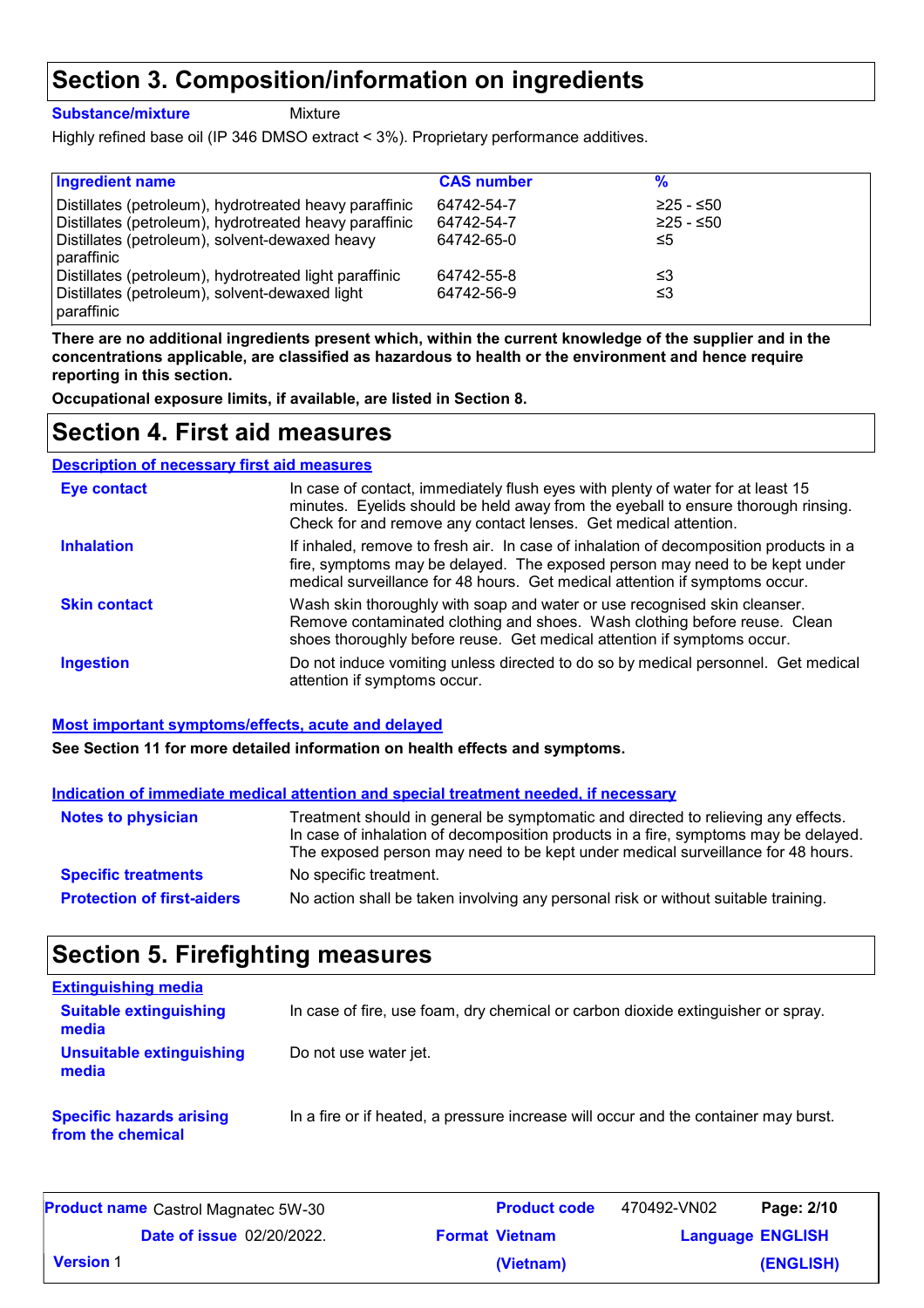# **Section 5. Firefighting measures**

| <b>Hazardous thermal</b><br>decomposition products       | Combustion products may include the following:<br>carbon oxides (CO, CO <sub>2</sub> ) (carbon monoxide, carbon dioxide)<br>nitrogen oxides (NO, NO <sub>2</sub> etc.)                            |
|----------------------------------------------------------|---------------------------------------------------------------------------------------------------------------------------------------------------------------------------------------------------|
| <b>Special protective actions</b><br>for fire-fighters   | No action shall be taken involving any personal risk or without suitable training.<br>Promptly isolate the scene by removing all persons from the vicinity of the incident if<br>there is a fire. |
| <b>Special protective</b><br>equipment for fire-fighters | Fire-fighters should wear positive pressure self-contained breathing apparatus<br>(SCBA) and full turnout gear.                                                                                   |

## **Section 6. Accidental release measures**

|                                                      | <b>Personal precautions, protective equipment and emergency procedures</b>                                                                                                                                                                                                                                                                                                                         |
|------------------------------------------------------|----------------------------------------------------------------------------------------------------------------------------------------------------------------------------------------------------------------------------------------------------------------------------------------------------------------------------------------------------------------------------------------------------|
| For non-emergency<br>personnel                       | No action shall be taken involving any personal risk or without suitable training.<br>Evacuate surrounding areas. Keep unnecessary and unprotected personnel from<br>entering. Do not touch or walk through spilt material. Put on appropriate personal<br>protective equipment. Floors may be slippery; use care to avoid falling.                                                                |
| For emergency responders                             | If specialised clothing is required to deal with the spillage, take note of any<br>information in Section 8 on suitable and unsuitable materials. See also the<br>information in "For non-emergency personnel".                                                                                                                                                                                    |
| <b>Environmental precautions</b>                     | Avoid dispersal of spilt material and runoff and contact with soil, waterways, drains<br>and sewers. Inform the relevant authorities if the product has caused environmental<br>pollution (sewers, waterways, soil or air).                                                                                                                                                                        |
| Methods and material for containment and cleaning up |                                                                                                                                                                                                                                                                                                                                                                                                    |
| <b>Small spill</b>                                   | Stop leak if without risk. Move containers from spill area. Absorb with an inert<br>material and place in an appropriate waste disposal container. Dispose of via a<br>licensed waste disposal contractor.                                                                                                                                                                                         |
| <b>Large spill</b>                                   | Stop leak if without risk. Move containers from spill area. Prevent entry into sewers,<br>water courses, basements or confined areas. Contain and collect spillage with non-<br>combustible, absorbent material e.g. sand, earth, vermiculite or diatomaceous earth<br>and place in container for disposal according to local regulations. Dispose of via a<br>licensed waste disposal contractor. |

# **Section 7. Handling and storage**

| <b>Precautions for safe handling</b>                                             |                                                                                                                                                                                                                                                                                                                                                                                                                                                                                                                                                                                                |
|----------------------------------------------------------------------------------|------------------------------------------------------------------------------------------------------------------------------------------------------------------------------------------------------------------------------------------------------------------------------------------------------------------------------------------------------------------------------------------------------------------------------------------------------------------------------------------------------------------------------------------------------------------------------------------------|
| <b>Protective measures</b>                                                       | Put on appropriate personal protective equipment (see Section 8).                                                                                                                                                                                                                                                                                                                                                                                                                                                                                                                              |
| <b>Advice on general</b><br>occupational hygiene                                 | Eating, drinking and smoking should be prohibited in areas where this material is<br>handled, stored and processed. Wash thoroughly after handling. Remove<br>contaminated clothing and protective equipment before entering eating areas. See<br>also Section 8 for additional information on hygiene measures.                                                                                                                                                                                                                                                                               |
| <b>Conditions for safe storage,</b><br>including any<br><b>incompatibilities</b> | Store in accordance with local regulations. Store in original container protected<br>from direct sunlight in a dry, cool and well-ventilated area, away from incompatible<br>materials (see Section 10) and food and drink. Keep container tightly closed and<br>sealed until ready for use. Store and use only in equipment/containers designed for<br>use with this product. Containers that have been opened must be carefully resealed<br>and kept upright to prevent leakage. Do not store in unlabelled containers. Use<br>appropriate containment to avoid environmental contamination. |
| <b>Not suitable</b>                                                              | Prolonged exposure to elevated temperature                                                                                                                                                                                                                                                                                                                                                                                                                                                                                                                                                     |

| <b>Product name</b> Castrol Magnatec 5W-30 |                                  | <b>Product code</b>   | 470492-VN02 | Page: 3/10              |
|--------------------------------------------|----------------------------------|-----------------------|-------------|-------------------------|
|                                            | <b>Date of issue 02/20/2022.</b> | <b>Format Vietnam</b> |             | <b>Language ENGLISH</b> |
| <b>Version 1</b>                           |                                  | (Vietnam)             |             | (ENGLISH)               |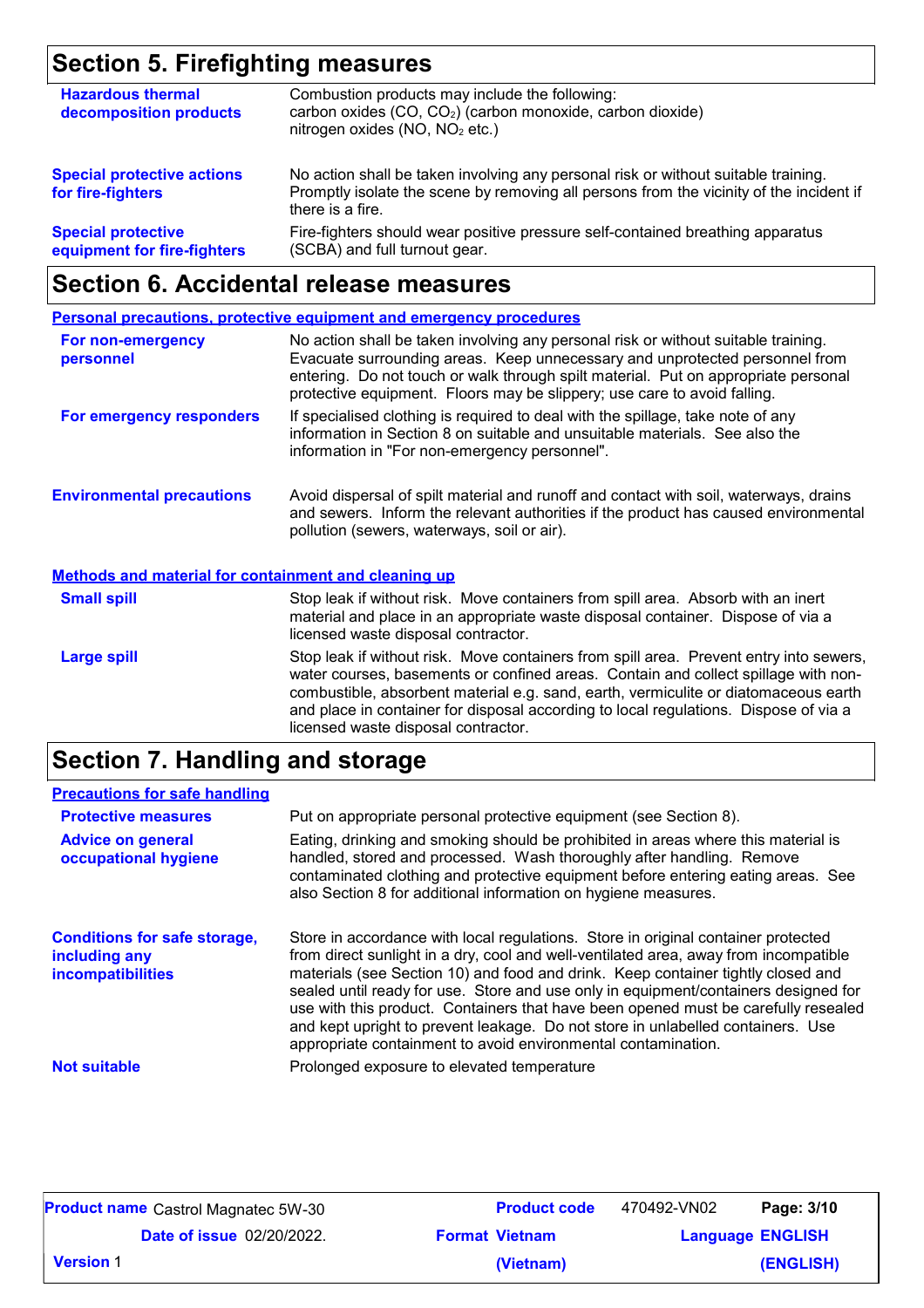## **Section 8. Exposure controls/personal protection**

### **Control parameters**

**Occupational exposure limits**

| <b>Ingredient name</b>                                    | <b>Exposure limits</b>                                                                                                                                                                     |
|-----------------------------------------------------------|--------------------------------------------------------------------------------------------------------------------------------------------------------------------------------------------|
| Distillates (petroleum), hydrotreated heavy paraffinic    | Ministry of Health (Viet Nam).<br>TWA: 5 mg/m <sup>3</sup> 8 hours. Issued/Revised:<br>10/2002 Form: Mist<br>STEL: 10 mg/m <sup>3</sup> 15 minutes. Issued/<br>Revised: 10/2002 Form: Mist |
| Distillates (petroleum), hydrotreated heavy paraffinic    | Ministry of Health (Viet Nam).<br>TWA: 5 mg/m <sup>3</sup> 8 hours. Issued/Revised:<br>10/2002 Form: Mist<br>STEL: 10 mg/m <sup>3</sup> 15 minutes. Issued/<br>Revised: 10/2002 Form: Mist |
| Distillates (petroleum), solvent-dewaxed heavy paraffinic | Ministry of Health (Viet Nam).<br>TWA: 5 mg/m <sup>3</sup> 8 hours. Issued/Revised:<br>10/2002 Form: Mist<br>STEL: 10 mg/m <sup>3</sup> 15 minutes. Issued/<br>Revised: 10/2002 Form: Mist |
| Distillates (petroleum), hydrotreated light paraffinic    | Ministry of Health (Viet Nam).<br>TWA: 5 mg/m <sup>3</sup> 8 hours. Issued/Revised:<br>10/2002 Form: Mist<br>STEL: 10 mg/m <sup>3</sup> 15 minutes. Issued/<br>Revised: 10/2002 Form: Mist |
| Distillates (petroleum), solvent-dewaxed light paraffinic | Ministry of Health (Viet Nam).<br>TWA: 5 mg/m <sup>3</sup> 8 hours. Issued/Revised:<br>10/2002 Form: Mist<br>STEL: 10 mg/m <sup>3</sup> 15 minutes. Issued/<br>Revised: 10/2002 Form: Mist |

| <b>Recommended monitoring</b><br>procedures       | If this product contains ingredients with exposure limits, personal, workplace<br>atmosphere or biological monitoring may be required to determine the effectiveness<br>of the ventilation or other control measures and/or the necessity to use respiratory<br>protective equipment. Reference should be made to appropriate monitoring<br>standards. Reference to national guidance documents for methods for the<br>determination of hazardous substances will also be required.                                                                                                                                                                                                                                                                                                                                                                                                                                                                                                                           |
|---------------------------------------------------|---------------------------------------------------------------------------------------------------------------------------------------------------------------------------------------------------------------------------------------------------------------------------------------------------------------------------------------------------------------------------------------------------------------------------------------------------------------------------------------------------------------------------------------------------------------------------------------------------------------------------------------------------------------------------------------------------------------------------------------------------------------------------------------------------------------------------------------------------------------------------------------------------------------------------------------------------------------------------------------------------------------|
| <b>Appropriate engineering</b><br><b>controls</b> | All activities involving chemicals should be assessed for their risks to health, to<br>ensure exposures are adequately controlled. Personal protective equipment should<br>only be considered after other forms of control measures (e.g. engineering controls)<br>have been suitably evaluated. Personal protective equipment should conform to<br>appropriate standards, be suitable for use, be kept in good condition and properly<br>maintained.<br>Your supplier of personal protective equipment should be consulted for advice on<br>selection and appropriate standards. For further information contact your national<br>organisation for standards.<br>Provide exhaust ventilation or other engineering controls to keep the relevant<br>airborne concentrations below their respective occupational exposure limits.<br>The final choice of protective equipment will depend upon a risk assessment. It is<br>important to ensure that all items of personal protective equipment are compatible. |
| <b>Environmental exposure</b><br><b>controls</b>  | Emissions from ventilation or work process equipment should be checked to ensure<br>they comply with the requirements of environmental protection legislation. In some<br>cases, fume scrubbers, filters or engineering modifications to the process<br>equipment will be necessary to reduce emissions to acceptable levels.                                                                                                                                                                                                                                                                                                                                                                                                                                                                                                                                                                                                                                                                                 |

|                  | <b>Product name</b> Castrol Magnatec 5W-30 | <b>Product code</b>   | 470492-VN02 | Page: 4/10              |
|------------------|--------------------------------------------|-----------------------|-------------|-------------------------|
|                  | <b>Date of issue 02/20/2022.</b>           | <b>Format Vietnam</b> |             | <b>Language ENGLISH</b> |
| <b>Version 1</b> |                                            | (Vietnam)             |             | (ENGLISH)               |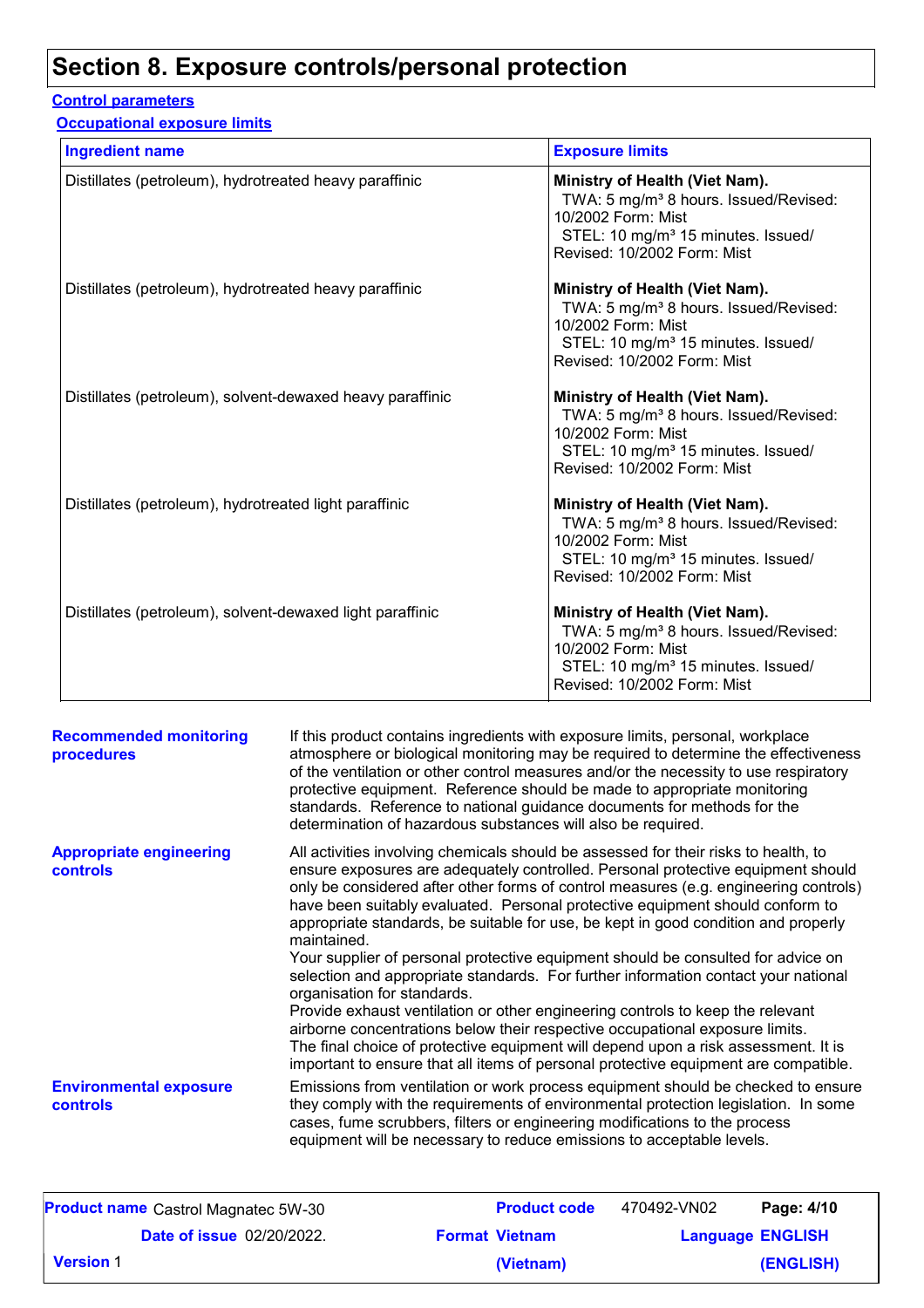# **Section 8. Exposure controls/personal protection**

| <b>Individual protection measures</b> |                                                                                                                                                                                                                                                                                                                                                                                                                                                                                                                                                                                                                                                                                                                                                                                                 |
|---------------------------------------|-------------------------------------------------------------------------------------------------------------------------------------------------------------------------------------------------------------------------------------------------------------------------------------------------------------------------------------------------------------------------------------------------------------------------------------------------------------------------------------------------------------------------------------------------------------------------------------------------------------------------------------------------------------------------------------------------------------------------------------------------------------------------------------------------|
| <b>Hygiene measures</b>               | Wash hands, forearms and face thoroughly after handling chemical products, before<br>eating, smoking and using the lavatory and at the end of the working period.<br>Appropriate techniques should be used to remove potentially contaminated clothing.<br>Wash contaminated clothing before reusing. Ensure that eyewash stations and<br>safety showers are close to the workstation location.                                                                                                                                                                                                                                                                                                                                                                                                 |
| <b>Eye/face protection</b>            | Safety glasses with side shields.                                                                                                                                                                                                                                                                                                                                                                                                                                                                                                                                                                                                                                                                                                                                                               |
| <b>Skin protection</b>                |                                                                                                                                                                                                                                                                                                                                                                                                                                                                                                                                                                                                                                                                                                                                                                                                 |
| <b>Hand protection</b>                | Wear protective gloves if prolonged or repeated contact is likely. Wear chemical<br>resistant gloves. Recommended: Nitrile gloves. The correct choice of protective<br>gloves depends upon the chemicals being handled, the conditions of work and use,<br>and the condition of the gloves (even the best chemically resistant glove will break<br>down after repeated chemical exposures). Most gloves provide only a short time of<br>protection before they must be discarded and replaced. Because specific work<br>environments and material handling practices vary, safety procedures should be<br>developed for each intended application. Gloves should therefore be chosen in<br>consultation with the supplier/manufacturer and with a full assessment of the<br>working conditions. |
| <b>Skin protection</b>                | Use of protective clothing is good industrial practice.<br>Personal protective equipment for the body should be selected based on the task<br>being performed and the risks involved and should be approved by a specialist<br>before handling this product.<br>Cotton or polyester/cotton overalls will only provide protection against light<br>superficial contamination that will not soak through to the skin. Overalls should be<br>laundered on a regular basis. When the risk of skin exposure is high (e.g. when<br>cleaning up spillages or if there is a risk of splashing) then chemical resistant aprons<br>and/or impervious chemical suits and boots will be required.                                                                                                           |
| <b>Other skin protection</b>          | Appropriate footwear and any additional skin protection measures should be<br>selected based on the task being performed and the risks involved and should be<br>approved by a specialist before handling this product.                                                                                                                                                                                                                                                                                                                                                                                                                                                                                                                                                                         |
| <b>Respiratory protection</b>         | In case of insufficient ventilation, wear suitable respiratory equipment.<br>The correct choice of respiratory protection depends upon the chemicals being<br>handled, the conditions of work and use, and the condition of the respiratory<br>equipment. Safety procedures should be developed for each intended application.<br>Respiratory protection equipment should therefore be chosen in consultation with<br>the supplier/manufacturer and with a full assessment of the working conditions.                                                                                                                                                                                                                                                                                           |

# **Section 9. Physical and chemical properties**

The conditions of measurement of all properties are at standard temperature and pressure unless otherwise indicated.

#### **Appearance**

| <b>Physical state</b>                                             | Liquid.                                      |
|-------------------------------------------------------------------|----------------------------------------------|
| <b>Colour</b>                                                     | Brown. [Light]                               |
| <b>Odour</b>                                                      | Not available.                               |
| <b>Odour threshold</b>                                            | Not available.                               |
| рH                                                                | Not applicable.                              |
| <b>Melting point/freezing point</b>                               | Not available.                               |
| <b>Boiling point, initial boiling</b><br>point, and boiling range | Not available.                               |
| <b>Flash point</b>                                                | Closed cup: 204°C (399.2°F) [Pensky-Martens] |
| <b>Evaporation rate</b>                                           | Not available.                               |
| <b>Flammability</b>                                               | Not available.                               |
| Lower and upper explosion<br>limit/flammability limit             | Not available.                               |

| <b>Product name</b> Castrol Magnatec 5W-30 | <b>Product code</b>   | 470492-VN02 | Page: 5/10              |
|--------------------------------------------|-----------------------|-------------|-------------------------|
| <b>Date of issue 02/20/2022.</b>           | <b>Format Vietnam</b> |             | <b>Language ENGLISH</b> |
| <b>Version 1</b>                           | (Vietnam)             |             | (ENGLISH)               |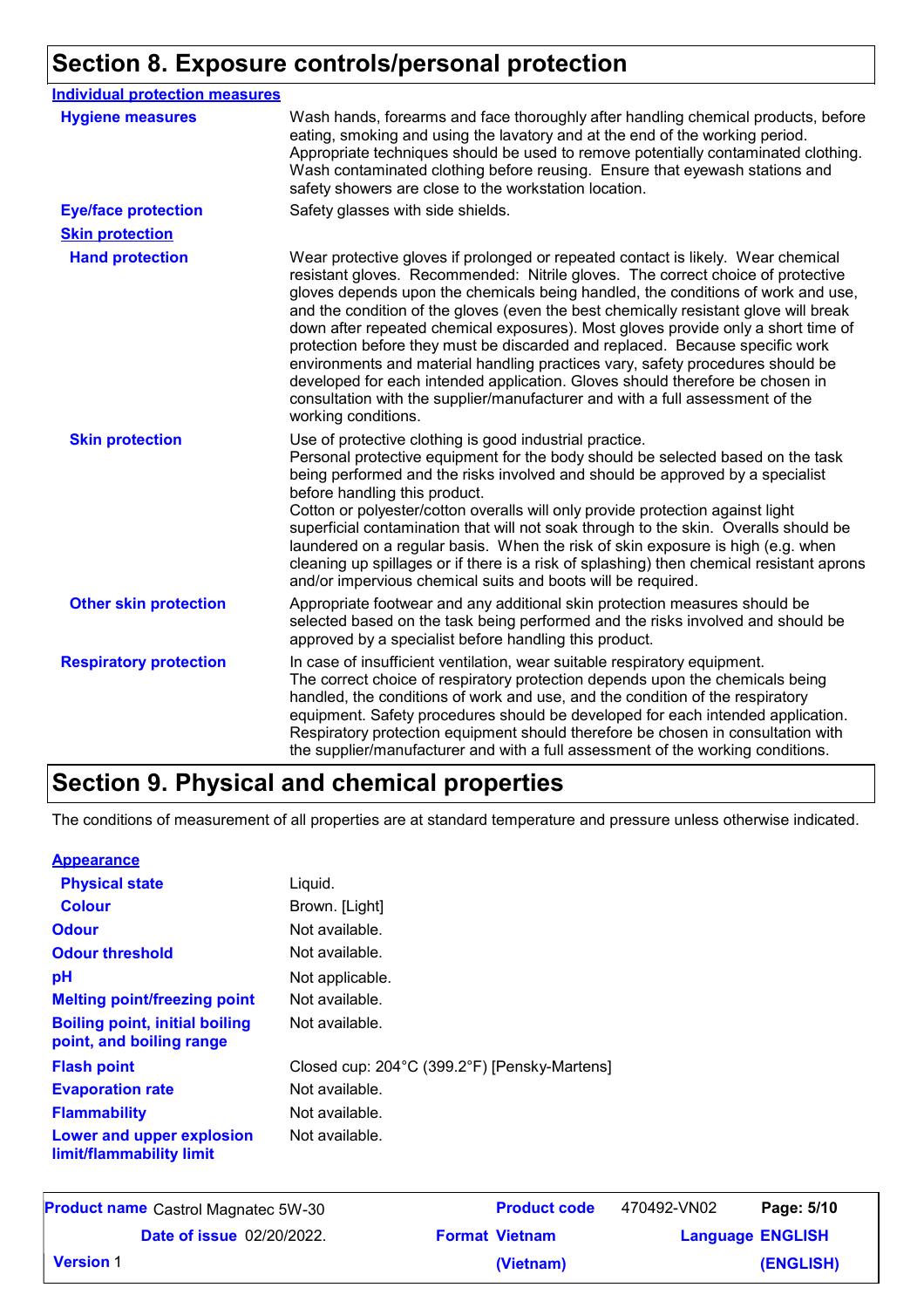| <b>Vapour pressure</b>                            |                                                                                                                                            |        |         | Vapour Pressure at 20°C |          |     | Vapour pressure at 50°C |
|---------------------------------------------------|--------------------------------------------------------------------------------------------------------------------------------------------|--------|---------|-------------------------|----------|-----|-------------------------|
|                                                   | <b>Ingredient name</b>                                                                                                                     | mm Hg  | kPa     | <b>Method</b>           | mm<br>Hg | kPa | <b>Method</b>           |
|                                                   | Distillates (petroleum),<br>hydrotreated heavy<br>paraffinic                                                                               | < 0.08 | < 0.011 | <b>ASTM D 5191</b>      |          |     |                         |
|                                                   | Distillates (petroleum),<br>hydrotreated heavy<br>paraffinic                                                                               | < 0.08 | < 0.011 | <b>ASTM D 5191</b>      |          |     |                         |
|                                                   | Distillates (petroleum),<br>solvent-dewaxed heavy<br>paraffinic                                                                            | < 0.08 | < 0.011 | <b>ASTM D 5191</b>      |          |     |                         |
|                                                   | Distillates (petroleum),<br>hydrotreated light<br>paraffinic                                                                               | < 0.08 | < 0.011 | <b>ASTM D 5191</b>      |          |     |                         |
|                                                   | Distillates (petroleum),<br>solvent-dewaxed light<br>paraffinic                                                                            | <0.08  | < 0.011 | <b>ASTM D 5191</b>      |          |     |                         |
| <b>Relative vapour density</b>                    | Not available.                                                                                                                             |        |         |                         |          |     |                         |
| <b>Density</b>                                    | <1000 kg/m <sup>3</sup> (<1 g/cm <sup>3</sup> ) at 15 <sup>°</sup> C                                                                       |        |         |                         |          |     |                         |
| <b>Relative density</b>                           | Not available.                                                                                                                             |        |         |                         |          |     |                         |
| <b>Solubility</b>                                 | insoluble in water.                                                                                                                        |        |         |                         |          |     |                         |
| <b>Partition coefficient: n-</b><br>octanol/water | Not applicable.                                                                                                                            |        |         |                         |          |     |                         |
| <b>Auto-ignition temperature</b>                  | Not available.                                                                                                                             |        |         |                         |          |     |                         |
| <b>Decomposition temperature</b>                  | Not available.                                                                                                                             |        |         |                         |          |     |                         |
| <b>Viscosity</b>                                  | Kinematic: 56.02 mm <sup>2</sup> /s (56.02 cSt) at 40 $^{\circ}$ C<br>Kinematic: 9.3 to 12.4 mm <sup>2</sup> /s (9.3 to 12.4 cSt) at 100°C |        |         |                         |          |     |                         |
| <b>Particle characteristics</b>                   |                                                                                                                                            |        |         |                         |          |     |                         |
| <b>Median particle size</b>                       | Not applicable.                                                                                                                            |        |         |                         |          |     |                         |

# **Section 10. Stability and reactivity**

| <b>Reactivity</b>                                   | No specific test data available for this product. Refer to Conditions to avoid and<br>Incompatible materials for additional information.                                   |
|-----------------------------------------------------|----------------------------------------------------------------------------------------------------------------------------------------------------------------------------|
| <b>Chemical stability</b>                           | The product is stable.                                                                                                                                                     |
| <b>Possibility of hazardous</b><br><b>reactions</b> | Under normal conditions of storage and use, hazardous reactions will not occur.<br>Under normal conditions of storage and use, hazardous polymerisation will not<br>occur. |
| <b>Conditions to avoid</b>                          | Avoid all possible sources of ignition (spark or flame).                                                                                                                   |
| <b>Incompatible materials</b>                       | Reactive or incompatible with the following materials: oxidising materials.                                                                                                |
| <b>Hazardous decomposition</b><br>products          | Under normal conditions of storage and use, hazardous decomposition products<br>should not be produced.                                                                    |

|                  | <b>Product name</b> Castrol Magnatec 5W-30 | <b>Product code</b>   | 470492-VN02             | Page: 6/10 |
|------------------|--------------------------------------------|-----------------------|-------------------------|------------|
|                  | <b>Date of issue 02/20/2022.</b>           | <b>Format Vietnam</b> | <b>Language ENGLISH</b> |            |
| <b>Version 1</b> |                                            | (Vietnam)             |                         | (ENGLISH)  |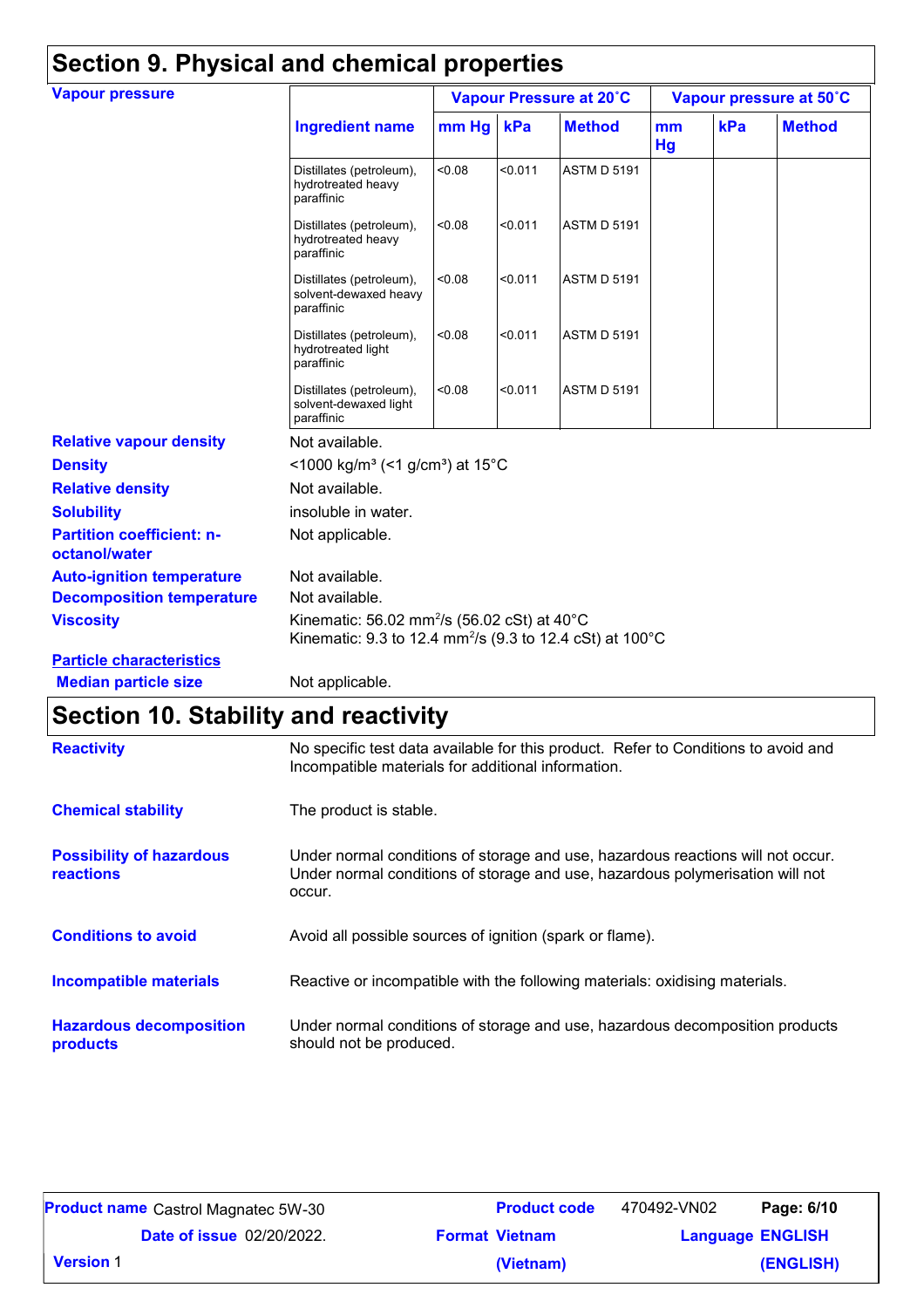# **Section 11. Toxicological information**

### **Information on toxicological effects**

**Aspiration hazard**

| <b>Name</b>                                               | <b>Result</b>                         |
|-----------------------------------------------------------|---------------------------------------|
| Distillates (petroleum), hydrotreated heavy paraffinic    | <b>ASPIRATION HAZARD - Category 1</b> |
| Distillates (petroleum), solvent-dewaxed heavy paraffinic | <b>ASPIRATION HAZARD - Category 1</b> |
| Distillates (petroleum), hydrotreated light paraffinic    | <b>ASPIRATION HAZARD - Category 1</b> |
| Distillates (petroleum), solvent-dewaxed light paraffinic | <b>ASPIRATION HAZARD - Category 1</b> |

| <b>Information on likely routes</b><br>of exposure | Routes of entry anticipated: Dermal, Inhalation.                                                                                                                                                                                                                                                                                                                                                                   |  |  |  |
|----------------------------------------------------|--------------------------------------------------------------------------------------------------------------------------------------------------------------------------------------------------------------------------------------------------------------------------------------------------------------------------------------------------------------------------------------------------------------------|--|--|--|
| <b>Potential acute health effects</b>              |                                                                                                                                                                                                                                                                                                                                                                                                                    |  |  |  |
| <b>Eye contact</b>                                 | No known significant effects or critical hazards.                                                                                                                                                                                                                                                                                                                                                                  |  |  |  |
| <b>Inhalation</b>                                  | Exposure to decomposition products may cause a health hazard. Serious effects<br>may be delayed following exposure.                                                                                                                                                                                                                                                                                                |  |  |  |
| <b>Skin contact</b>                                | Defatting to the skin. May cause skin dryness and irritation.                                                                                                                                                                                                                                                                                                                                                      |  |  |  |
| <b>Ingestion</b>                                   | No known significant effects or critical hazards.                                                                                                                                                                                                                                                                                                                                                                  |  |  |  |
|                                                    | <b>Symptoms related to the physical, chemical and toxicological characteristics</b>                                                                                                                                                                                                                                                                                                                                |  |  |  |
| <b>Eye contact</b>                                 | No specific data.                                                                                                                                                                                                                                                                                                                                                                                                  |  |  |  |
| <b>Inhalation</b>                                  | No specific data.                                                                                                                                                                                                                                                                                                                                                                                                  |  |  |  |
| <b>Skin contact</b>                                | Adverse symptoms may include the following:<br>irritation<br>dryness<br>cracking                                                                                                                                                                                                                                                                                                                                   |  |  |  |
| <b>Ingestion</b>                                   | No specific data.                                                                                                                                                                                                                                                                                                                                                                                                  |  |  |  |
|                                                    | Delayed and immediate effects as well as chronic effects from short and long-term exposure                                                                                                                                                                                                                                                                                                                         |  |  |  |
| <b>Short term exposure</b>                         |                                                                                                                                                                                                                                                                                                                                                                                                                    |  |  |  |
| <b>Potential immediate</b><br>effects              | Not available.                                                                                                                                                                                                                                                                                                                                                                                                     |  |  |  |
| <b>Potential delayed effects</b>                   | Not available.                                                                                                                                                                                                                                                                                                                                                                                                     |  |  |  |
| <b>Long term exposure</b>                          |                                                                                                                                                                                                                                                                                                                                                                                                                    |  |  |  |
| <b>Potential immediate</b><br>effects              | Not available.                                                                                                                                                                                                                                                                                                                                                                                                     |  |  |  |
| <b>Potential delayed effects</b>                   | Not available.                                                                                                                                                                                                                                                                                                                                                                                                     |  |  |  |
| <b>Potential chronic health effects</b>            |                                                                                                                                                                                                                                                                                                                                                                                                                    |  |  |  |
| <b>General</b>                                     | <b>USED ENGINE OILS</b><br>Combustion products resulting from the operation of internal combustion engines<br>contaminate engine oils during use. Used engine oil may contain hazardous<br>components which have the potential to cause skin cancer. Frequent or prolonged<br>contact with all types and makes of used engine oil must therefore be avoided and a<br>high standard of personal hygiene maintained. |  |  |  |
| <b>Carcinogenicity</b>                             | No known significant effects or critical hazards.                                                                                                                                                                                                                                                                                                                                                                  |  |  |  |
| <b>Mutagenicity</b>                                | No known significant effects or critical hazards.                                                                                                                                                                                                                                                                                                                                                                  |  |  |  |
| <b>Teratogenicity</b>                              | No known significant effects or critical hazards.                                                                                                                                                                                                                                                                                                                                                                  |  |  |  |
| <b>Developmental effects</b>                       | No known significant effects or critical hazards.                                                                                                                                                                                                                                                                                                                                                                  |  |  |  |
| <b>Fertility effects</b>                           | No known significant effects or critical hazards.                                                                                                                                                                                                                                                                                                                                                                  |  |  |  |

#### **Numerical measures of toxicity Acute toxicity estimates**

| <b>Product name</b> Castrol Magnatec 5W-30 |                                  | <b>Product code</b>   | 470492-VN02 | Page: 7/10              |  |
|--------------------------------------------|----------------------------------|-----------------------|-------------|-------------------------|--|
|                                            | <b>Date of issue 02/20/2022.</b> | <b>Format Vietnam</b> |             | <b>Language ENGLISH</b> |  |
| <b>Version 1</b>                           |                                  | (Vietnam)             |             | (ENGLISH)               |  |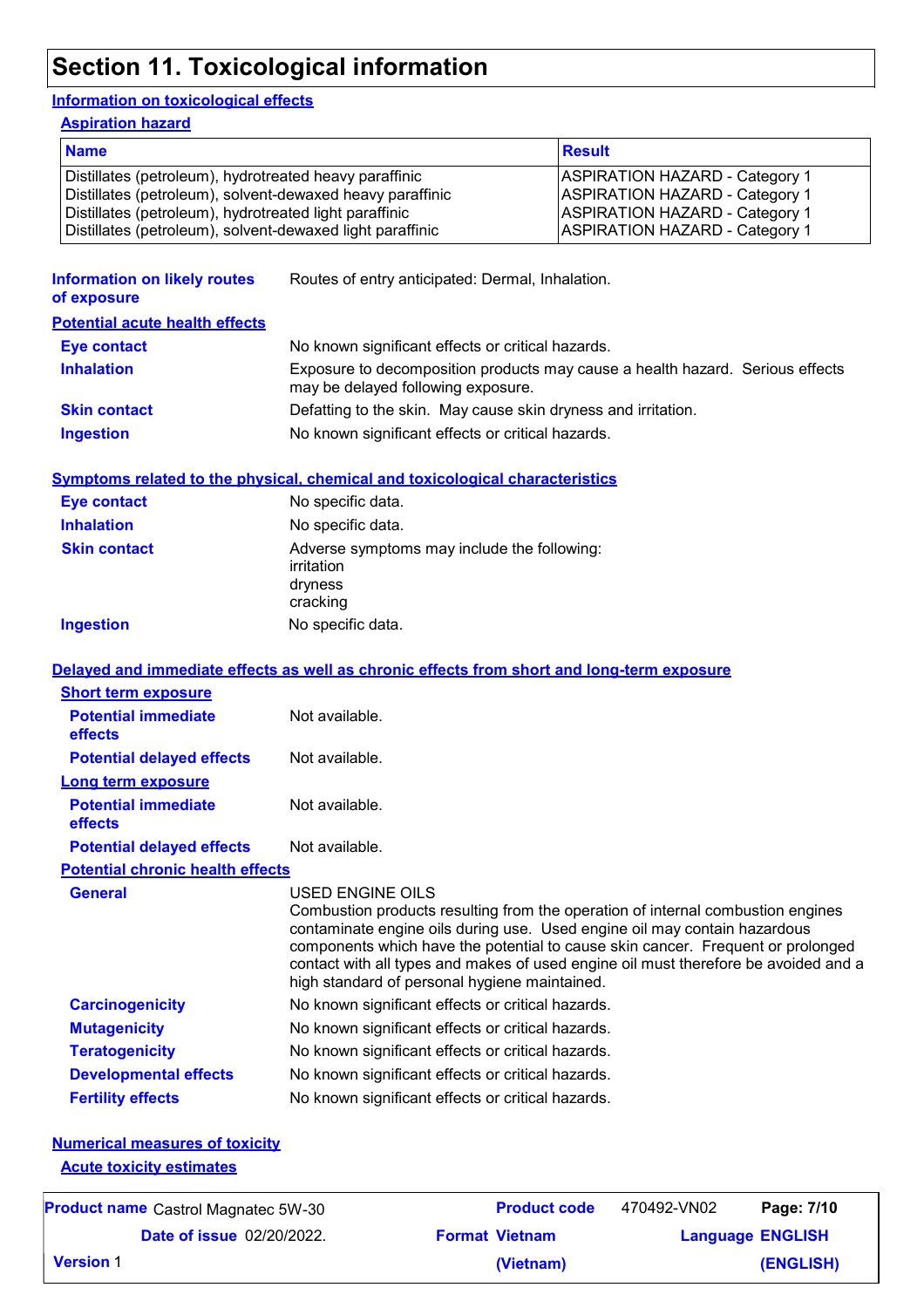## **Section 11. Toxicological information**

Not available.

| <b>Section 12. Ecological information</b>                                                                                                                        |                                                                      |  |  |  |  |
|------------------------------------------------------------------------------------------------------------------------------------------------------------------|----------------------------------------------------------------------|--|--|--|--|
| <b>Toxicity</b>                                                                                                                                                  |                                                                      |  |  |  |  |
| <b>Environmental effects</b>                                                                                                                                     | No known significant effects or critical hazards.                    |  |  |  |  |
| <b>Persistence and degradability</b>                                                                                                                             |                                                                      |  |  |  |  |
| Expected to be biodegradable.                                                                                                                                    |                                                                      |  |  |  |  |
| <b>Bioaccumulative potential</b>                                                                                                                                 |                                                                      |  |  |  |  |
| This product is not expected to bioaccumulate through food chains in the environment.                                                                            |                                                                      |  |  |  |  |
| <b>Mobility in soil</b>                                                                                                                                          |                                                                      |  |  |  |  |
| <b>Soil/water partition</b><br><b>coefficient (Koc)</b>                                                                                                          | Not available.                                                       |  |  |  |  |
| <b>Mobility</b>                                                                                                                                                  | Spillages may penetrate the soil causing ground water contamination. |  |  |  |  |
| <b>Other adverse effects</b>                                                                                                                                     | No known significant effects or critical hazards.                    |  |  |  |  |
| <b>Other ecological information</b><br>Spills may form a film on water surfaces causing physical damage to organisms.<br>Oxygen transfer could also be impaired. |                                                                      |  |  |  |  |

### **Section 13. Disposal considerations**

The generation of waste should be avoided or minimised wherever possible. Significant quantities of waste product residues should not be disposed of via the foul sewer but processed in a suitable effluent treatment plant. Dispose of surplus and non-recyclable products via a licensed waste disposal contractor. Disposal of this product, solutions and any by-products should at all times comply with the requirements of environmental protection and waste disposal legislation and any regional local authority requirements. Waste packaging should be recycled. Incineration or landfill should only be considered when recycling is not feasible. This material and its container must be disposed of in a safe way. Empty containers or liners may retain some product residues. Avoid dispersal of spilt material and runoff and contact with soil, waterways, drains and sewers. **Disposal methods**

### **Section 14. Transport information**

|                                      | <b>IMDG</b>           | <b>IATA</b>                                      |
|--------------------------------------|-----------------------|--------------------------------------------------|
| <b>UN number</b>                     | Not regulated.        | Not regulated.                                   |
| <b>UN proper</b><br>shipping name    | $\tilde{\phantom{a}}$ | $\overline{\phantom{a}}$                         |
| <b>Transport hazard</b><br>class(es) | $\blacksquare$        | $\blacksquare$                                   |
| <b>Packing group</b>                 | $\blacksquare$        | $\tilde{\phantom{a}}$                            |
| <b>Environmental</b><br>hazards      | No.                   | No.                                              |
| Product name Castrol Magnatec 5W-30  |                       | <b>Product code</b><br>470492-VN02<br>Page: 8/10 |

|                  | <b>Date of issue 02/20/2022.</b> | <b>Format Vietnam</b> | <b>Language ENGLISH</b> |  |
|------------------|----------------------------------|-----------------------|-------------------------|--|
| <b>Version</b> 1 |                                  | (Vietnam)             | (ENGLISH)               |  |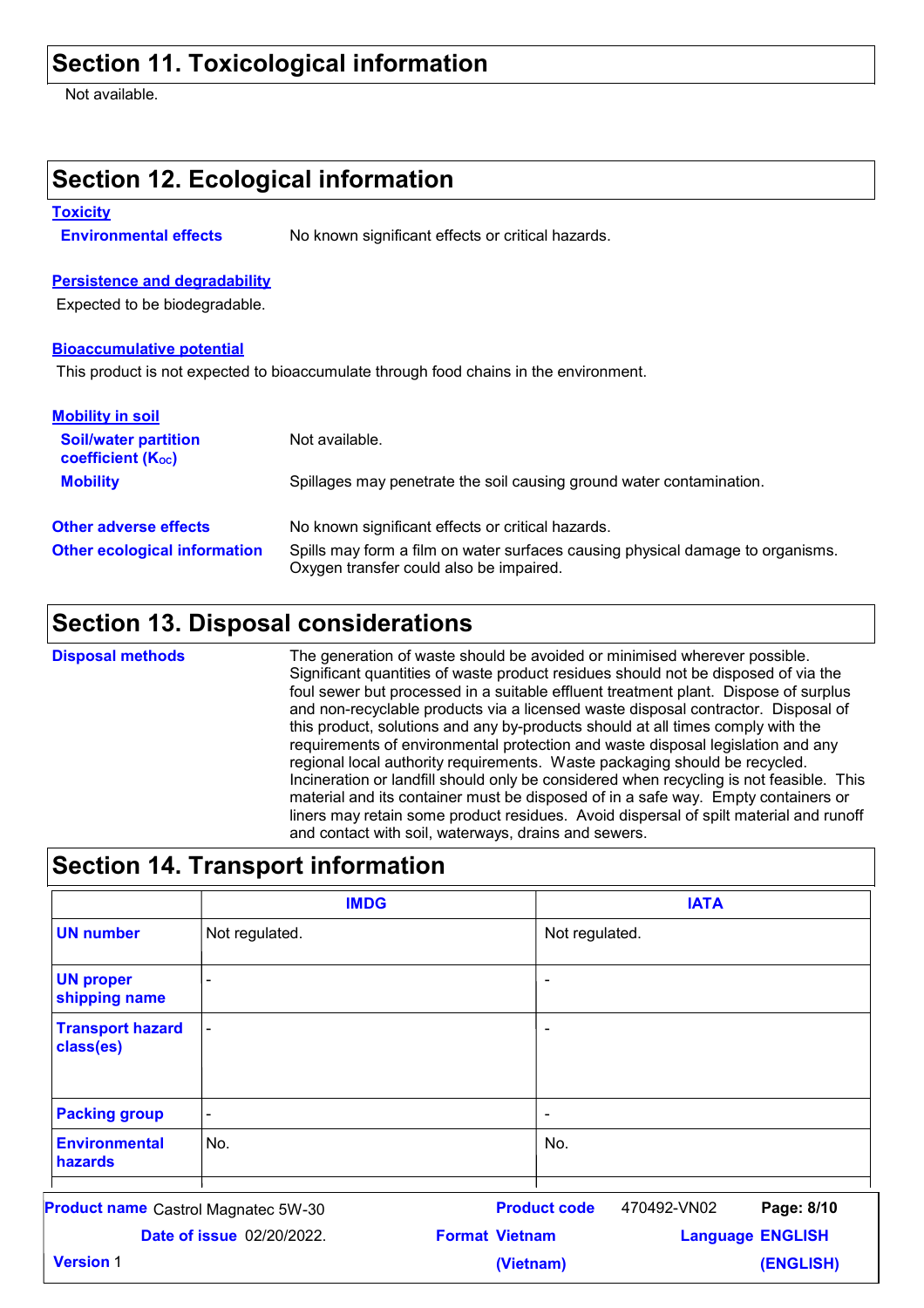| <b>Section 14. Transport information</b>                                    |                                        |                                        |  |                                                                                                  |  |
|-----------------------------------------------------------------------------|----------------------------------------|----------------------------------------|--|--------------------------------------------------------------------------------------------------|--|
| <b>Additional</b><br>information                                            |                                        |                                        |  | $\blacksquare$                                                                                   |  |
| <b>Special precautions for user</b>                                         | Not available.                         |                                        |  |                                                                                                  |  |
| <b>Transport in bulk according</b><br>to IMO instruments                    | Not available.                         |                                        |  |                                                                                                  |  |
| <b>Section 15. Regulatory information</b>                                   |                                        |                                        |  |                                                                                                  |  |
| Safety, health and<br>environmental regulations<br>specific for the product | (including its ingredients).           |                                        |  | No known specific national and/or regional regulations applicable to this product                |  |
|                                                                             |                                        |                                        |  | Decree No. 113/2017/ND-CP - Chemicals requiring a chemical incident prevention and response plan |  |
| <b>Ingredient name</b>                                                      |                                        | $\frac{9}{6}$                          |  | <b>Reportable quantity</b>                                                                       |  |
| methanol                                                                    |                                        | $≤0.1$                                 |  | Reportable quantity: 500000 kg                                                                   |  |
| <b>Toxic classification (TCVN</b><br>3164-79)                               | Not classified as hazardous.           |                                        |  |                                                                                                  |  |
| <b>Chemical Weapon Convention List Schedules I, II &amp; III Chemicals</b>  |                                        |                                        |  |                                                                                                  |  |
| <b>International lists</b>                                                  |                                        |                                        |  |                                                                                                  |  |
| <b>Australia inventory (AIIC)</b>                                           | All components are listed or exempted. |                                        |  |                                                                                                  |  |
| <b>Canada inventory</b>                                                     |                                        | All components are listed or exempted. |  |                                                                                                  |  |
| <b>China inventory (IECSC)</b>                                              | All components are listed or exempted. |                                        |  |                                                                                                  |  |
| <b>REACH Status</b>                                                         | identified in Section 1.               |                                        |  | For the REACH status of this product please consult your company contact, as                     |  |
| <b>Japan inventory (CSCL)</b>                                               | At least one component is not listed.  |                                        |  |                                                                                                  |  |
| <b>Korea inventory (KECI)</b>                                               | All components are listed or exempted. |                                        |  |                                                                                                  |  |
| <b>Philippines inventory</b><br>(PICCS)                                     |                                        | All components are listed or exempted. |  |                                                                                                  |  |
| <b>Taiwan Chemical</b><br><b>Substances Inventory</b><br>(TCSI)             | All components are listed or exempted. |                                        |  |                                                                                                  |  |

#### **United States inventory (TSCA 8b)** All components are active or exempted.

## **Section 16. Other information**

### **History**

| Date of issue/ Date of<br>revision         | 20 February 2022                                                                                                                                                                                                                       |                                                                                                                                                                                                                                                                                                            |             |                         |  |  |
|--------------------------------------------|----------------------------------------------------------------------------------------------------------------------------------------------------------------------------------------------------------------------------------------|------------------------------------------------------------------------------------------------------------------------------------------------------------------------------------------------------------------------------------------------------------------------------------------------------------|-------------|-------------------------|--|--|
| Date of previous issue                     |                                                                                                                                                                                                                                        | No previous validation<br><b>Product Stewardship</b>                                                                                                                                                                                                                                                       |             |                         |  |  |
| <b>Prepared by</b>                         |                                                                                                                                                                                                                                        |                                                                                                                                                                                                                                                                                                            |             |                         |  |  |
| <b>Key to abbreviations</b>                | ATE = Acute Toxicity Estimate<br>BCF = Bioconcentration Factor<br>IATA = International Air Transport Association<br>IBC = Intermediate Bulk Container<br><b>IMDG = International Maritime Dangerous Goods</b><br>$UN = United Nations$ | GHS = Globally Harmonized System of Classification and Labelling of Chemicals<br>LogPow = logarithm of the octanol/water partition coefficient<br>MARPOL = International Convention for the Prevention of Pollution From Ships,<br>1973 as modified by the Protocol of 1978. ("Marpol" = marine pollution) |             |                         |  |  |
| <b>Product name</b> Castrol Magnatec 5W-30 |                                                                                                                                                                                                                                        | <b>Product code</b>                                                                                                                                                                                                                                                                                        | 470492-VN02 | Page: 9/10              |  |  |
| <b>Date of issue 02/20/2022.</b>           |                                                                                                                                                                                                                                        | <b>Format Vietnam</b>                                                                                                                                                                                                                                                                                      |             | <b>Language ENGLISH</b> |  |  |

**(Vietnam)**

**(ENGLISH)**